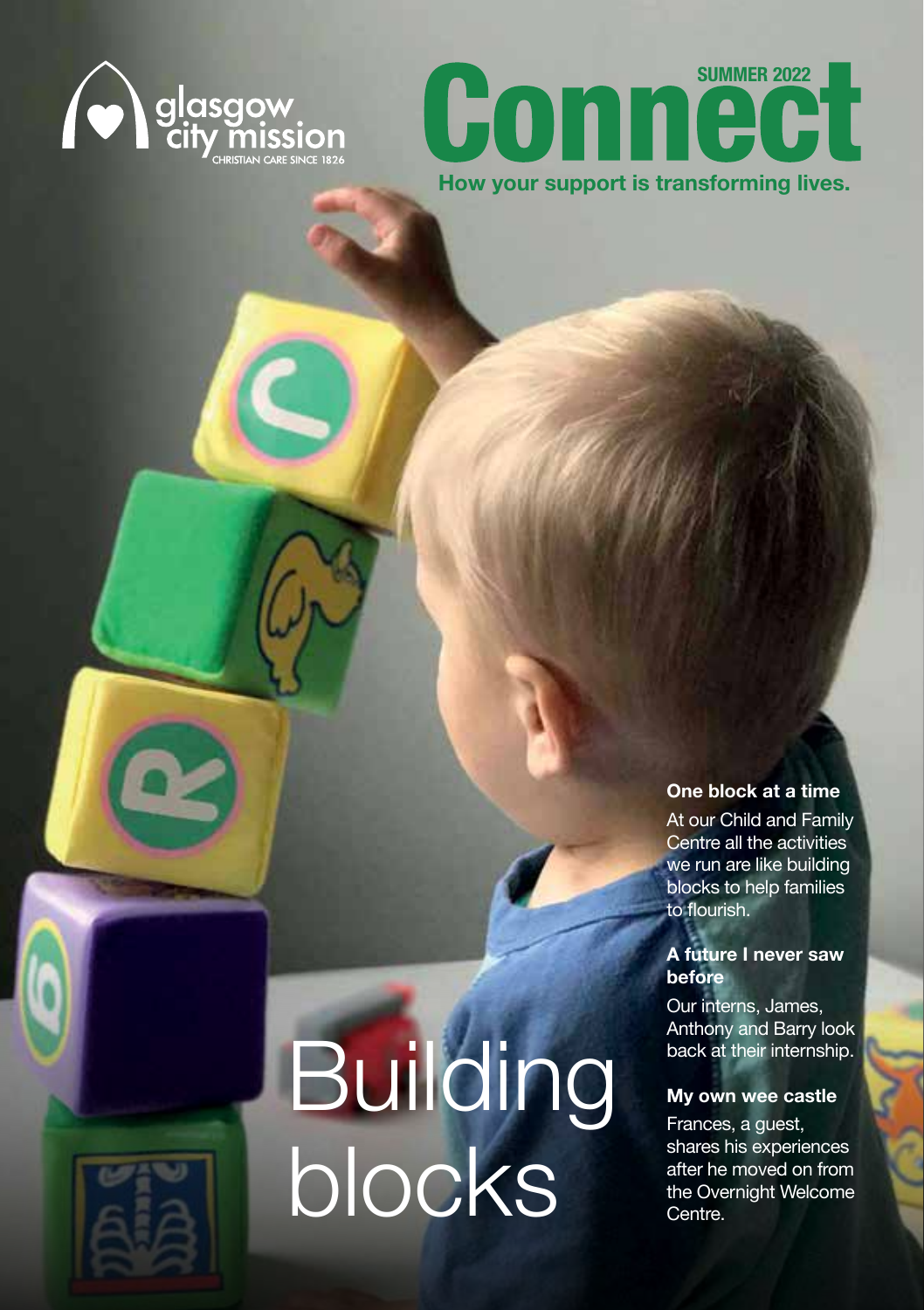## **The Master One block Builder**

*So then you are no longer strangers and aliens, but you are fellow citizens with the saints and members of the household of God, built on the foundation of the apostles and prophets, Christ Jesus himself being the cornerstone, in whom the whole structure, being joined together, grows into a holy temple in the Lord. In him you also are being built together into a dwelling place for God by the Spirit. (Ephesians 2:19-22–ESV)*

The household of God in the Christian understanding, as distinct from the houses of secular and ancient religions is built with people and not stone. We are all living stones in the hands of the architect of creation. A heart surrendered in the hope of salvation to Christ becomes the Holy-of-Holy's and so we are truly the temple of the Holy Spirit, who has chosen the chambers of our hearts in which to dwell! It is through this rag-tag bunch of broken and pitiful lives that we are the universal and immortal Church of Jesus Christ.

Jesus uses people, not stuff. To build the world's hope of tomorrow Jesus takes the rejected pebbles and stones of our lives, transforms them and uses them as the cornerstones of each respective ministry. Building blocks of heavens project, everything that the world counts as unworthy and useless, Jesus redeems and puts to good use.

Therefore, it is crucial that we continue to offer ourselves up to God in order that he can do even greater things with us in the building of His eternal Kingdom!

Clarle

Charles Maasz Chief Executive

## **at a time**

**At our Child and Family Centre, we work with children from birth and their parents. All the activities we run are like building blocks to help families to flourish.**

The basics laid down in baby and toddler groups are built on as the children grow, all the way up to our Vibe Youth Club for teenagers and groups for adults. These clubs are weekly in term time, led by staff and volunteers.

#### **Mini Heroes**

In all three groups, we have a weekly 'God spot'. For example, one week at Mini Heroes, which is for Primary 1-3, the leader used toothpaste to show you can pour out all these words, but you can't put words back in the tube.

During one Mini Hero session, Val asked the children if they would like to get a Bible to look at for themselves. Lots of children put up their hands and Bibles were given out. A few weeks later one of the mums told us that her child is so proud of her Bible. She hasn't had one before and takes it to the church service every week and opens it up when the pastor starts reading from his.

#### **We got S.O.U.L.**

S.O.U.L. stands for Snacks, Optimism, United and Love and is the name the P4-7s have given to their club, as a great reflection of how they see it.

"As Christians we want to empower kids in different ways," comments Joy, Afterschool Activities Coordinator. "God is interested in our mind, body and spirit, so we have introduced a mini library so they can take books home. We are thinking about introducing a poetry club as we have some children who are really interested in poetry, and we may also develop a chess club because some of our kids get so much out of chess."





#### **Vibe Youth Club**

This term, at Vibe we've been looking at social media, laughter and dealing with anxiety. The young people are finding this useful. One member said, "you get to do activities I've not done before." One young person calls Vibe, "a place where I can be myself." Another young person says, "I don't get bullied and it feels safe."

*A place where I can be myself.*

#### **Stacking the blocks**

Through team working, staff can look out for children and young people who are struggling, and keep an eye out for ways to interact with the whole family. If a little brother or sister has just been born, we check in with parents and can help, for example, with nappies.

Some children are dealing with difficult issues like grief or addiction in their families. If a child is struggling, our family worker can connect with their parents or carers to see if we can offer family support. We can also refer parents to the counselling service we run at our city centre project.

We have whole families benefitting from our groups; one little girl who has just started toddlers has siblings in Mini Heroes and another in S.O.U.L. This family is experiencing lots of the building blocks stacking together in their family at the same time.

Follow our Child and Family Centre on Facebook for regular updates.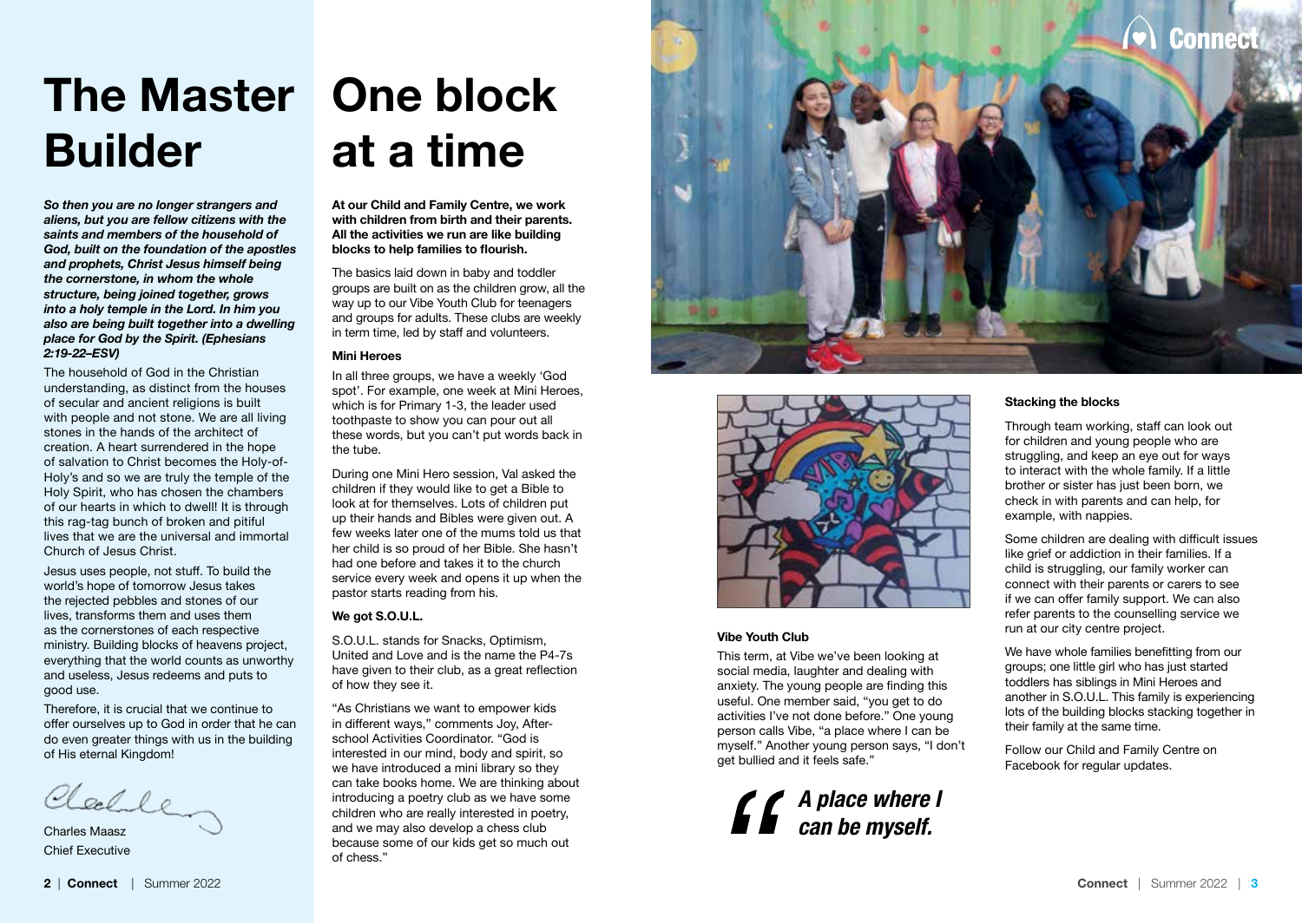

## **A future I never saw before**

#### **Our interns, James, Anthony and Barry look back at their internship.**

At Glasgow City Mission these typically run from September until the end of May, which gives enough time for an intern to complete an SVQ in social or child care. During the selection process, candidates are interviewed, to help them develop their employability. It is a stepping stone to employment for people who might otherwise struggle to find a job.

#### **James**

James says, "I see a future I never saw before. Before the internship, I had not worked since 2000, I was in prison a few times and sectioned a few times. In 2019 I started volunteering in Glasgow City Mission, and that step of becoming a volunteer was massive, because I had been going for jobs but nobody would take me due to my mental health and criminal history. The team here became my brothers and sisters. Volunteering and now the internship has built me up, in a place where I am serving Jesus. The internship gives me purpose, and I am training to have qualifications. All of my life experiences help me relate to people who come to the Mission and have those same issues. My faith is growing."

#### **Anthony**

Anthony says, "There are so many highlights; flying in a plane which was arranged as a special treat by the Mission, learning how to become a Support Worker. It is a highlight to work alongside professional people who love Jesus. I am being given a platform with legitimate tools to reach into the pit and pull people out. I was struggling with stuff in the past, but the internship has helped me gain a sense of security in who I am as a Christian and who I am as a professional.

"Through my recovery journey I have discovered I have a profound passion for people. Seeing people develop makes me happy! For me, this internship isn't just a job, it's a vocation. The blessing it is watching people grow makes me feel like I am being overpaid. This work is part of my identity in Christ."

#### **Barry**

Barry says, "The highlight for me is seeing how the Mission works, everything that goes on behind the scenes, and helping other people. I used to be a service user. It has been a challenge to learn the procedures, learning how to phone immigration to help one of our guests, for example.

"I went away to Christian rehab and then to study, and I felt God called me to come back home. The internship has helped me grow in confidence, and gave me purpose. It's amazing. I am learning how to love people. The people that come through the door, it doesn't matter their background, I need to be there for them and see a future for them.

"All the bad experiences I had, I can use them and God can use them for good. I work alongside Tim and Davie on the Rehab Pathways team. I would love to continue being part of their team."

#### **Please pray**

Pray for Barry and his daughter. He hasn't seen her in five years.

Pray for each of the interns, that when they move on they grasp new opportunities.

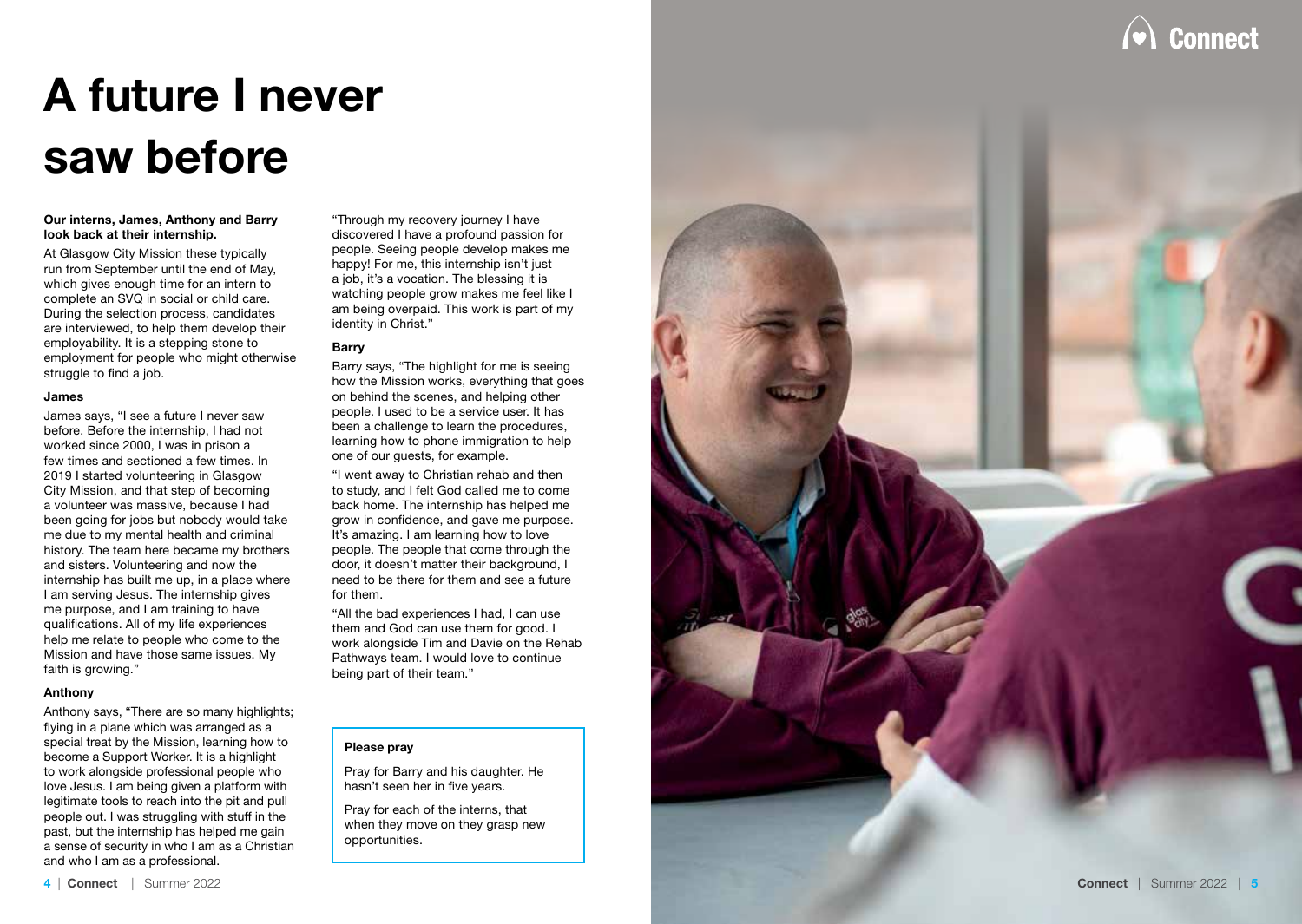**Connect** 

## **My own wee castle**

**Now that the Overnight Welcome Centre has closed for the season, Frances, a guest shares his experiences since he moved on from the service.**

Frances was a guest in the Overnight Welcome Centre near Christmas time. He became unwell with Covid when he was in the Centre, but this helped as his isolation stopped Frances relapsing into addiction.

Frances shares, "I was quite broken last year and one of the boys in the Mission noticed. He stopped and asked me if I wanted to talk, and during the conversation he offered to pray for me. I started meeting regularly with David Harper, Rehab Pathways Team Manager. I was staying in hotels at this time. I overdosed a few times and woke up in the hospital, not knowing where I was.

"I was trying everything to find a way out, but I couldn't on my own. David Harper helped me to get a place in rehab. I had nowhere to go after I came out, so I went into the Overnight Welcome Centre.

#### **Unwell at Christmas**

"I caught Covid, so I was isolating in the Centre. I was still talking to David, and I was offered a temporary house in Knightswood, and I jumped at the chance. I hadn't had my own place for two and a half years.

"Then David spoke to me about one of the Housing First flats owned by Glasgow City Mission. I moved into the flat on 9 March, I feel really house proud. My home looks right onto the park."

#### **Home**

After Frances was allocated this flat, the refurbishment involved many members of Mission staff. Pam and Morag, the Housing Settlement Officers sourced all the furniture from Castlemilk Furniture Project and charity

shops. It was a real Mission team effort to get the property ready for Frances to live in. The Interns were involved in painting and one of our Project Workers fitted new doors. We felt strongly that the flat should be finished to a high level, to communicate to Frances his worth.

Frances says, "I lost my way and I was trying to survive one day to the next. If I hadn't come here and been prayed for, I probably wouldn't be here."

#### **Llamas and futons**

He says, "I am in regular contact with my daughters. My daughter loves llamas so when she stays over I have to take her to see the animals two or three times a day." Pam and Morag sourced a futon so his daughter can stay over.

Frances is looking to get a job. He has interviews this week.

The Kingsize bed that Pam and Morag sourced is a highlight of Franny's new home.

"When you've stayed in some of the places I've slept, where the beds aren't fit for purpose, or sleeping on the streets, getting a good night's sleep is a gift."

> *If I hadn't come to the Mission and been prayed for, I probably wouldn't be here.* Frances Coats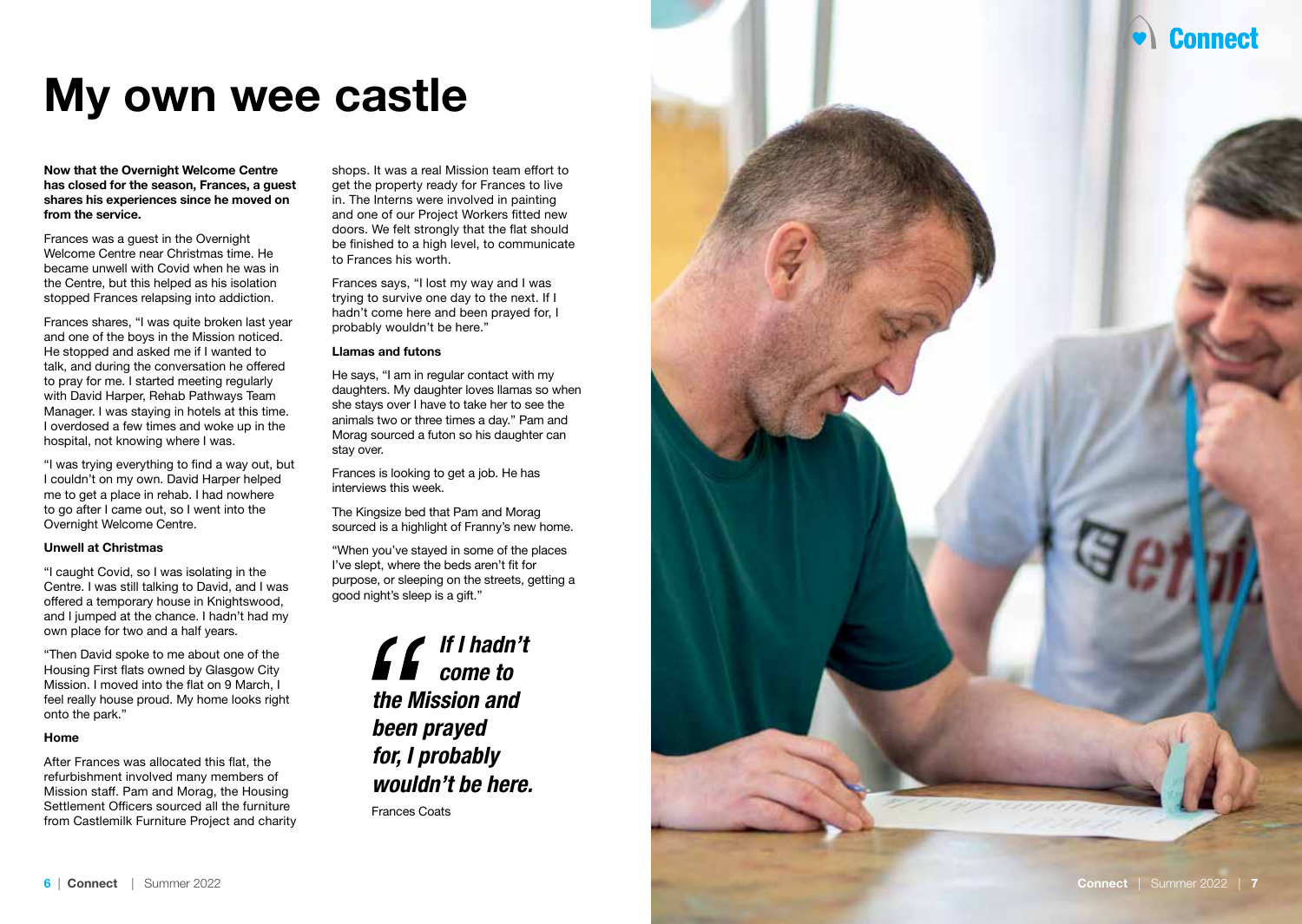





## Daily Reflections

Meditative thoughts to start your day

#### Psalm 27:4-6

a I ask from the Lord, this that I may dwell in the in 1 next all this stave of meon the beauty of the Lorin his dwelling: he will hide me / shelter of his sacred tent and cet a dularin, conversion a società

our website. If you want to sign up, scan the adjacent QR code and submit your name and email address. For those who prefer to listen, we provide the blogs in an audio-only format that can be reached on all major podcast streaming platforms.

#### **Daily Reflections**

Daily devotions have been a part of the rhythm of life at Glasgow City Mission for a number of years. Prepared each week by a different member of the team, they are circulated amongst our staff and volunteers who use these devotions as part of their own personal prayer life. Since September 2020, these have also been provided as short videos. A member of the team presents the reflection to camera over soothing music with a measured pace and tone. Released daily, Monday to Friday at 6am, each week covers a different passage and theme, with each day exploring a new verse within the passage. Our Daily Reflection videos are available to everyone and can be found on our Facebook page, our website, and our YouTube channel where those who value the benefit of a reminder can 'subscribe' and receive a notification each time a new video goes live. Audio-only versions can be found on Spotify, Apple

Podcasts and Amazon Music. The Daily Reflection Videos are a fantastic way to stay connected with the spiritual life of Glasgow City Mission.

If you would like to stay connected and engage with our regular online content, please scan the QR codes below. Alternatively, send an email to stuart@glasgowcitymission.com for any further information or assistance in accessing our content.

#### **Blog**

Scan the QR Code to access the Blog.

Scan the QR Code to access the Daily Reflections.

**Daily Reflections** 





## **Staying connected**

**For some time now, we've been providing supporters of Glasgow City Mission with the means to stay up to date with the latest news and events happening across our three projects by using a variety of social media platforms.**

Following a major shift in how we provided our services as a result of the Covid-19 pandemic, what didn't need to be done in person, wasn't. In a bid to stay engaged with our guests, regular videos were posted, quiz nights were hosted and online gatherings took place on our Facebook and Instagram pages, providing our guests with the muchneeded opportunity to stay connected.

Fortunately, many of our services have now resumed in person. However, we have learned that there is great value in online communication, and while we no longer ask our ever-faithful project team to dig

out the sequins, dickie-bow and starrimmed sunglasses from the dressing-up box and give their best 'Brucie' impression in the name of entertainment, we do maintain an online presence and the means to stay connected.

#### **Blog**

Each week we post a blog on our website. Our blogs are written by different members of the organisation and aim to provide a regular insight into our work across our three projects. Charles Maasz (CEO) and Marion Carson (Chaplain) are regular contributors, and write about the complexities and challenges of life through a faith-based lens. New blogs appear on our website at 10am on Mondays, and access is provided via Instagram, Facebook and Twitter. We also provide the means to receive the blogs in a monthly email by signing up to our mailing list on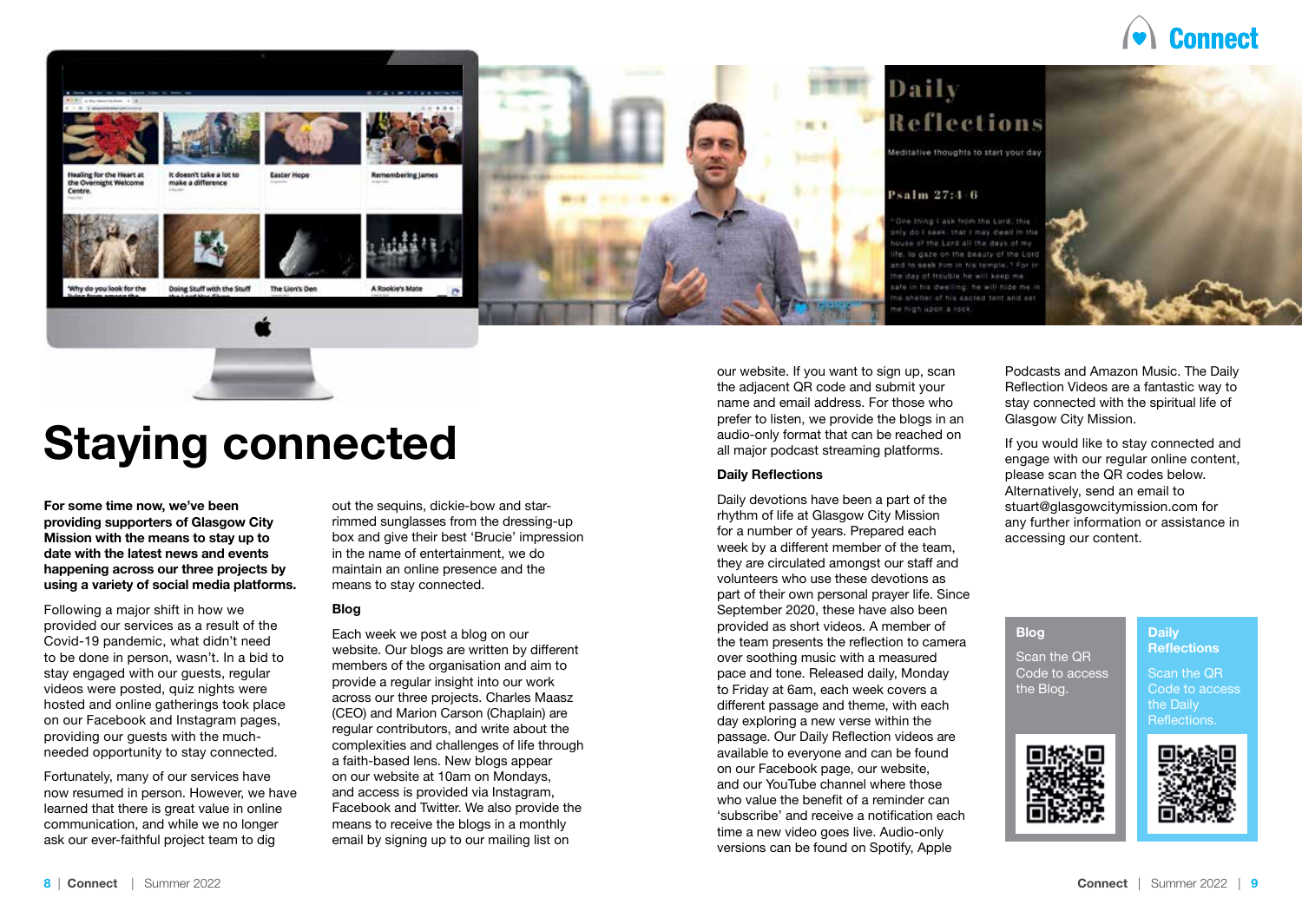#### **News round-up**

#### **> Child and Family Centre refurbishments**

We are delighted to announce that we have appointed a contractor to undertake the refurbishment of our Child and Family Centre. The majority of the work will take place during the summer holidays and the cost is already 70 per cent covered by a legacy, a church donation and two personal donations.

#### **> Maternity cover at the Child and Family Centre**

A new worker at the Child and Family Centre, Danielle, who is providing maternity cover, attended the nursery as a child. Danielle remembers sitting on the carpet listening to stories. Now she is a mum herself and delighted to be back in the nursery helping the next generation of children.

#### **> NRPF Support Workers**

We have just hired Lorna and Kirsty who will be Support Workers specifically for guests who have no recourse to public funds (NRPF). These are guests with unclear asylum status or who have been denied asylum. They were put into hotels because of Covid, and are not typically eligible for housing. We are working, for their benefit, in close partnership with Glasgow City Health and Social Care Partnership.

#### **> Volunteers**

We held a Volunteer Catch-up on Saturday 14 May. We gathered volunteers together, from many different projects for a time of worship, prayer and some updates about where we've been and where we're going. The vision for the day was to welcome back people who haven't been able to volunteer during the pandemic, to kick start our next season by re-centring ourselves together on the person of Jesus.

#### **Pray with us**

> Pray for wisdom and good decision making as the work with families in Govan develops. Pray for the children from Mini Heroes who recently took home Bibles.

 $\mathsf{L}$ 

- > Give thanks for interns James, Anthony and Barry and pray for their next steps as they finish the internship. Pray for the process of recruiting new interns, in July 2022 applications will go out, and in August we will interview candidates.
- > Pray for our guests impacted by the cost-of-living crisis. We have concerns about the impact of the crisis.
- > Some of our international guests have applied for mainstream college for August. Pray with us for college places and funding, and give thanks that two guests have already got placements.
- > Pray for guests waiting to hear back from the Home Office about asylum interviews and decisions. One gentleman has waited 11 years for a positive outcome in his case.

| <b>More online</b>     |  |
|------------------------|--|
| Stay up to date with   |  |
| our latest news and    |  |
| plans on Facebook,     |  |
| Instagram and Twitter. |  |

**www.glasgowcitymission.com** 



| <b>Respond</b>                                             | "I want to transform lives in Glasgow"                                                                                                                                                                                                                                                       |
|------------------------------------------------------------|----------------------------------------------------------------------------------------------------------------------------------------------------------------------------------------------------------------------------------------------------------------------------------------------|
| I'd like to set up a monthly donation                      |                                                                                                                                                                                                                                                                                              |
| The sum of $£3$   $£12$   $\blacksquare$                   | $\Box$ £36 $\Box$ £50 $\Box$ Other $\Box$ £ every month<br>E24                                                                                                                                                                                                                               |
| On the $1st$   $15th$   of every month, starting in        | <b>MONTH</b>                                                                                                                                                                                                                                                                                 |
| Account holder:                                            |                                                                                                                                                                                                                                                                                              |
| Account number:                                            | Sort code:                                                                                                                                                                                                                                                                                   |
|                                                            | Charities Aid Foundation processes donations on our behalf and will send you a Direct<br>Debit Guarantee and advanced notice letter before your first donation.                                                                                                                              |
| I'd like to give a one off gift of £                       |                                                                                                                                                                                                                                                                                              |
|                                                            | I enclose a cheque (payable to Glasgow City Mission) Or Please debit my card                                                                                                                                                                                                                 |
| Card No:                                                   | Expiry:<br>Start:                                                                                                                                                                                                                                                                            |
| Security code (last 3 digits on the reverse of your card): | Please tick here $\vert \vert$ if you do <b>not</b> require a receipt and please be assured of our thanks.                                                                                                                                                                                   |
| Title: First name:                                         | Surname:                                                                                                                                                                                                                                                                                     |
|                                                            |                                                                                                                                                                                                                                                                                              |
| Address:                                                   |                                                                                                                                                                                                                                                                                              |
|                                                            | Postcode:                                                                                                                                                                                                                                                                                    |
|                                                            |                                                                                                                                                                                                                                                                                              |
| Tel:                                                       |                                                                                                                                                                                                                                                                                              |
|                                                            | I want to make my gift worth 25% more at no extra cost.                                                                                                                                                                                                                                      |
|                                                            | I am a UK taxpayer and understand that if I pay less Income Tax and/or Capital Gains Tax in the current tax year than the<br>amount of Gift Aid claimed on all my donations it is my responsibility to pay any difference.                                                                   |
| Signature:                                                 | <b>Date:</b>                                                                                                                                                                                                                                                                                 |
|                                                            |                                                                                                                                                                                                                                                                                              |
| Please send me more information about:                     |                                                                                                                                                                                                                                                                                              |
| volunteering                                               | booking someone to speak at my church/group                                                                                                                                                                                                                                                  |
| fundraising                                                | I want to receive prayer news by email                                                                                                                                                                                                                                                       |
| leaving a gift in my will                                  | giftaidit<br>■ We'll not share your details with any third parties for the purposes of their marketing or phone you to ask for more money. We'd<br>like to let vou know the impact of vour support but if vou don't want to hear from Glasgow City Mission in the future, tick here $\Box$ . |